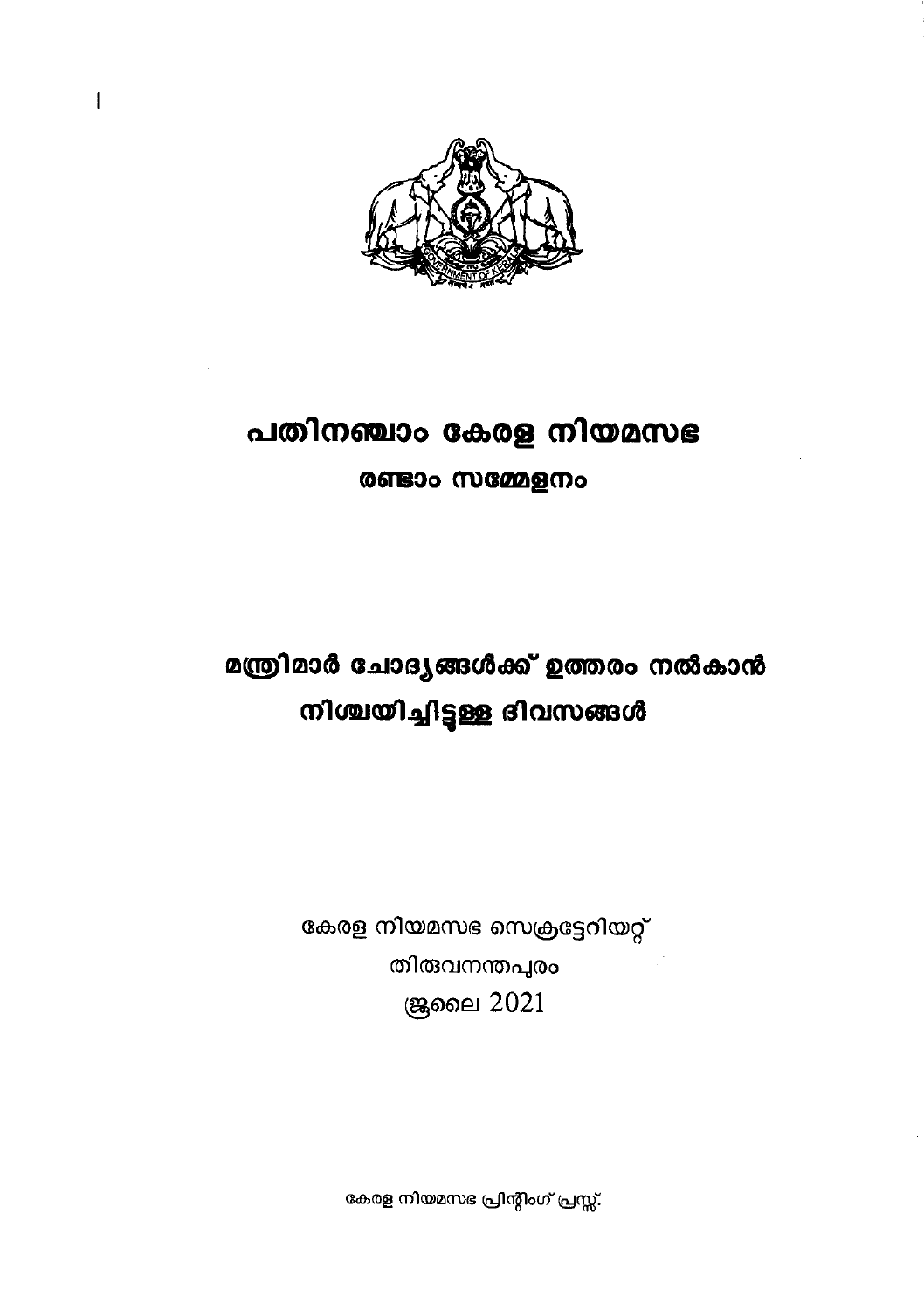### പതിനഞ്ചാം കേരള നിയമസഭ

രണ്ടാം സമ്മേളനം

## ബുള്ളറ്റിൻ - ഭാഗം 2

2021 ஆലை 15

#### നമ്പർ:- 50

സമ്മേളനകാലത്ത് മന്ത്രിമാർ ചോദ്യങ്ങൾക്ക് രണ്ടാം ഉത്തരം നൽകന്നതിന് നിശ്ചയിച്ചിട്ടുള്ള ദിവസങ്ങൾ താഴെ ചേർക്കുന്നു.

|                     | ധനകാര്യ വകപ്പ് മന്ത്രി                                                   |
|---------------------|--------------------------------------------------------------------------|
| 2021 ജ്രലൈ 22, 29,  | നിയമം, വ്യവസായം, കയർ വകുപ്പ് മന്ത്രി                                     |
| ആഗസ്റ്റ് 05, 12     | വൈദൃതി വകപ്പ് മന്ത്രി                                                    |
|                     | സഹകരണ-രജിസ്മേഷൻ വകുപ്പ് മന്ത്രി                                          |
|                     | പട്ടികജാതി, പട്ടികവർഗ്ഗ, പിന്നാക്ക വിഭാഗ<br>ക്ഷേമ-ദേവസ്വം വകപ്പ് മന്ത്രി |
| 2021 ജ്രലൈ 23, 30,  | വനം-വന്യജീവി വകപ്പ് മന്ത്രി                                              |
| ആഗസ്റ്റ് 06, 13     | ജലവിഭവ വകുപ്പ് മന്ത്രി                                                   |
|                     | മത്സ്യബന്ധനം, സാംസ്കാരികം, യുവജനക്ഷേമ<br>വകപ്പ് മന്ത്രി                  |
|                     | പൊതുമരാമത്ത്-വിനോദസഞ്ചാര വകപ്പ് മന്ത്രി                                  |
| 2021 ജ്രലൈ 26,      | പൊതുവിദ്യാഭ്യാസ-തൊഴിൽ വകുപ്പ് മന്ത്രി                                    |
| ആഗസ്റ്റ് 02, 09, 16 | റവന്യ-ഭവനനിർമ്മാണ വകപ്പ് മന്ത്രി                                         |
|                     | ഇറമുഖം, മ്യൂസിയം, പുരാവസ്ഇ വകപ്പ് മന്ത്രി                                |
|                     | കൃഷി വകപ്പ് മന്ത്രി                                                      |
| $2021$ ജ്രലൈ $27$   | ഉന്നതവിദ്യാഭ്യാസ-സാമൂഹ്യനീതി വകപ്പ് മന്ത്രി                              |
|                     | ഗതാഗത വകപ്പ് മന്ത്രി                                                     |
| ആഗസ്റ്റ് 03, 10, 17 | കായികം, വഖഫ്, ഹജ് തീർത്ഥാടന വകപ്പ് മന്ത്രി                               |
|                     | മൃഗസംരക്ഷണ-ക്ഷീരവികസന വകപ്പ് മന്ത്രി                                     |
|                     | മുഖ്യമന്ത്രി                                                             |
| 2021 ജ്രലൈ 28       | ആരോഗ്യ-വനിത-ശിശുവികസന വകുപ്പ് മന്ത്രി                                    |
| ആഗസ്റ്റ് 04, 11, 18 | ഭക്ഷ്യ-പൊഇവിതരണ വകപ്പ് മന്ത്രി                                           |
|                     | തദ്ദേശ സ്വയംഭരണം, ഗ്രാമവികസനം, എക്ലൈസ്<br>വകപ്പ് മന്ത്രി                 |
|                     |                                                                          |

 $\overline{2}$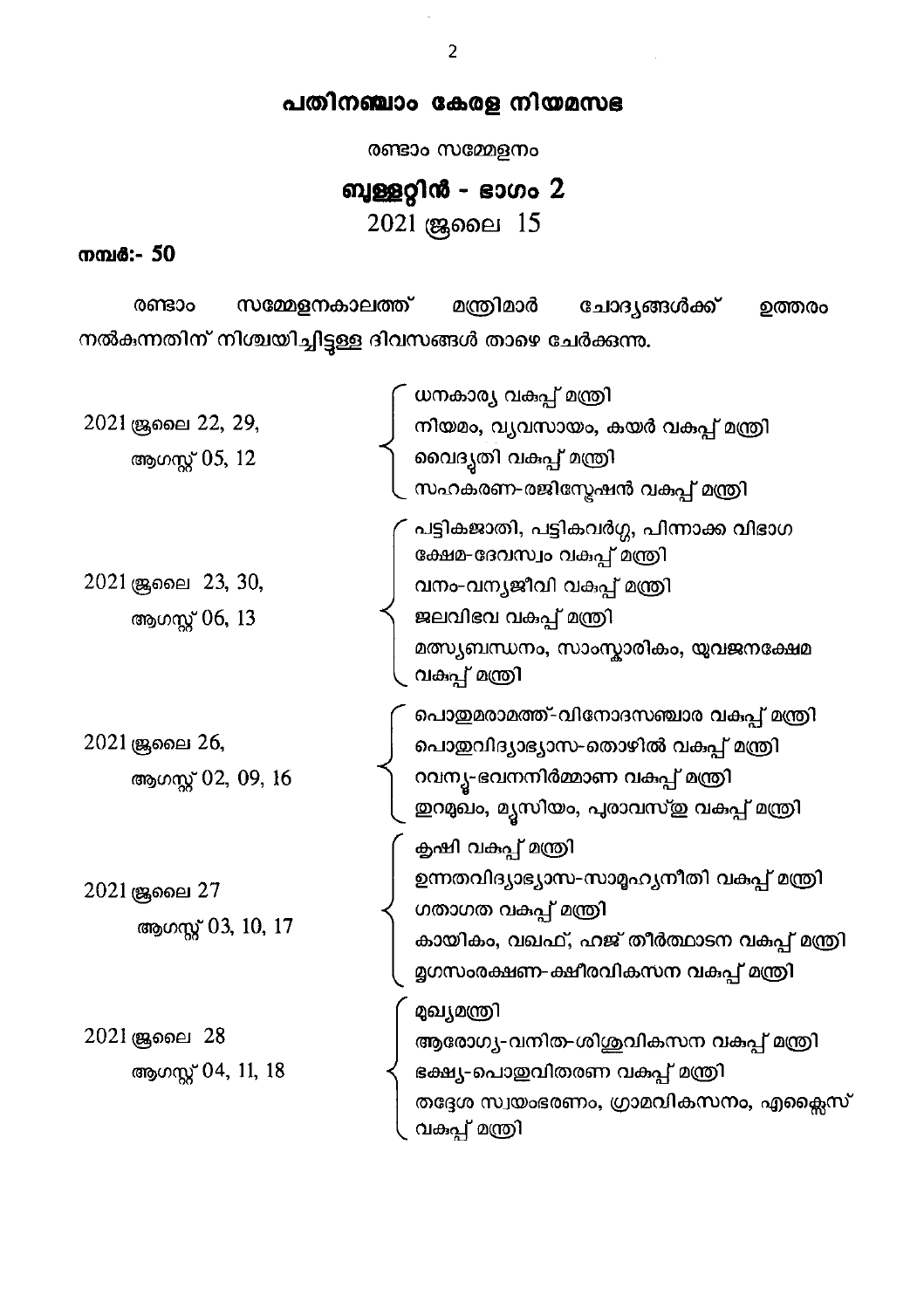### വിവിധ മന്ത്രിമാർ ചുമതല വഹിക്കുന്ന വിഷയങ്ങളുടെ പട്ടിക

 $\bar{\bar{z}}$ 

 $\bullet$ 

### ശ്രീ. പിണറായി വിജയൻ : മുഖ്യമന്ത്രി

| പൊതുഭരണം                                         |
|--------------------------------------------------|
| അഖിലേന്ത്യാ സർവ്വീസുകൾ                           |
| ആസൂത്രണവും സാമ്പത്തിക കാര്യവും                   |
| ശാസ്ത്രം, സാങ്കേതികശാസ്ത്രം, പരിസ്ഥിതി           |
| മലിനീകരണ നിയന്ത്രണം                              |
| സയന്റീഫിക് ഇൻസ്റ്റിറ്റ്യൂട്ടുകൾ                  |
| പേഴ്ലണൽ ആന്റ് അഡ്മിനിസ്ലേറ്റീവ് റിഫോംസ്          |
| തെരഞ്ഞെടുപ്പ്                                    |
| ഇന്റഗ്രേഷൻ                                       |
| ഇൻഫർമേഷൻ ടെക്സോളജി                               |
| സൈനികക്ഷേമം                                      |
| ദുരിതാശ്വാസം                                     |
| സ്റ്റേറ്റ് ഹോസ്പിറ്റാലിറ്റി                      |
| എയർപോർട്സ്                                       |
| മെടോ റെയിൽ                                       |
| അന്തർസംസ്ഥാന നദീജലം                              |
| കോസ്റ്റൽ ഷിപ്പിംഗ് ആന്റ് ഇൻലാന്റ് നാവിഗേഷൻ       |
| കേരള സ്റ്റേറ്റ്  ഇൻലാന്റ് നാവിഗേഷൻ കോർപ്പറേഷൻ    |
| ഇൻഫർമേഷൻ ആന്റ് പബ്ലിക് റിലേഷൻസ്                  |
| നോർക്ക                                           |
| ആഭ്യന്തരം                                        |
| വിജിലൻസ്                                         |
| അഡ്വിനിസ്ലേഷൻ ഓഫ് സിവിൽ ആന്റ് ക്രിമിനൽ ജസ്റ്റിസ് |
| അഗ്നിശമനം                                        |
| ജയിലുകൾ                                          |
| അച്ചടിയും സ്റ്റേഷനറിയും                          |
| ന്യൂനപക്ഷക്ഷേമം                                  |
|                                                  |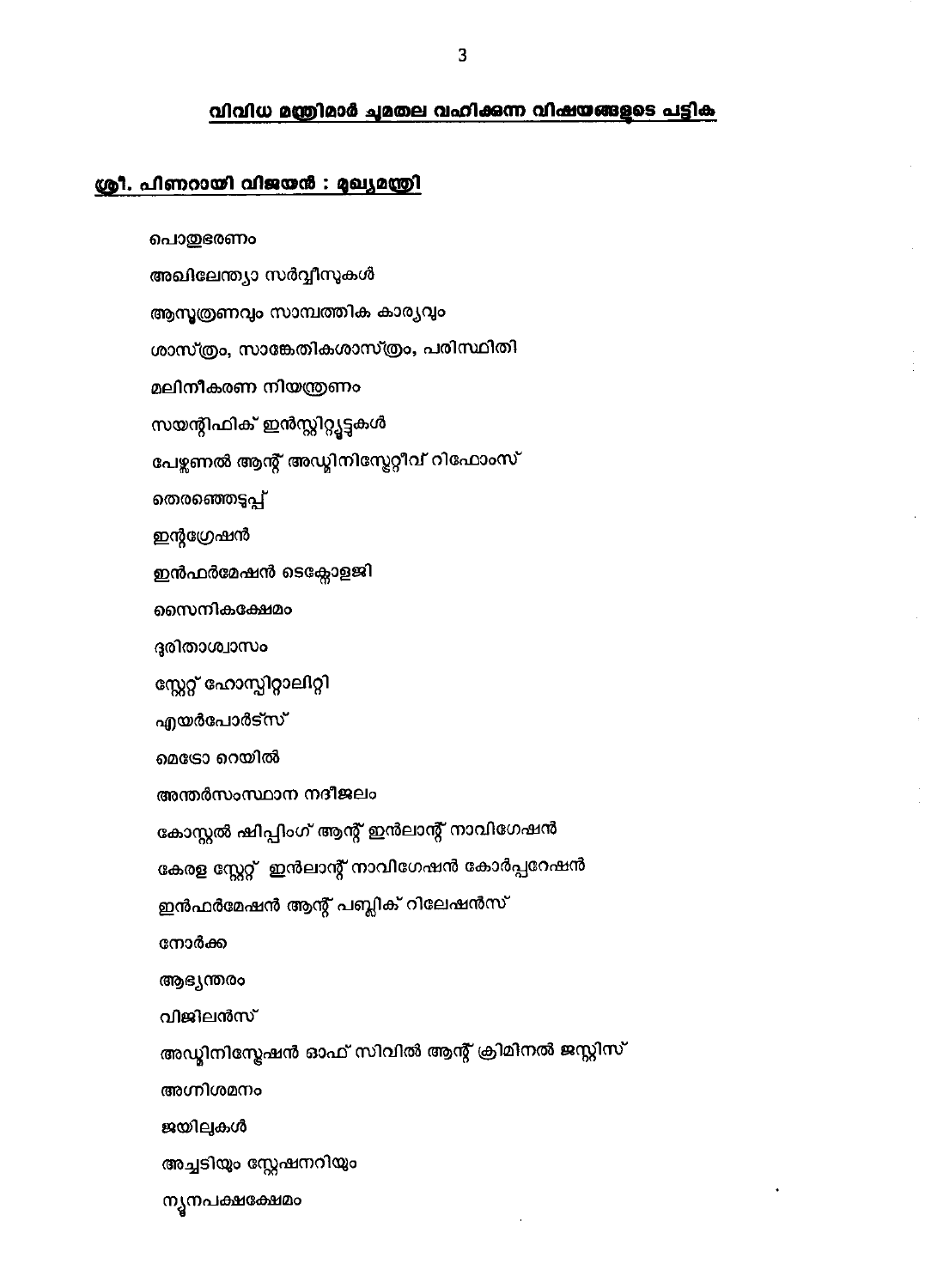നയപരമായി പ്രധാനപ്പെട്ട എല്ലാ വിഷയങ്ങളും

മറ്റെങ്ങും പരാമർശിച്ചിട്ടില്ലാത്ത വിഷയങ്ങൾ

## ശ്രീ. വി. അബ്ബറഹിമാൻ : കായികം, വഖഫ്, ഹജ് തീർത്ഥാടന വകുപ്പ് മന്ത്രി

കായികം വഖഹം ഹജ്ജ് തീർത്ഥാടനവ്യം കമ്പിത്തപാൽ റെയിൽവേ

# ശ്രീ. അഹമ്മദ് ദേവർകോവിൽ : ഇറമുഖം, മൃസിയം, പുരാവസ്ത വകുപ്പ് മന്ത്രി

ഇറമുഖം കാഴ്ചബംഗ്ളാവുകൾ പുരാവസ്തു

പുരാരേഖ

## ശ്രീ. ജി.ആർ. അനിൽ : ഭക്ഷ്യ-പൊഇവിതരണ വകപ്പ് മന്ത്രി

ഭക്ഷ്യവും സിവിൽ സപ്ലൈസും ഉപഭോക്തൃകാര്യം

ലീഗൽ മെട്രോളജി

### ശ്രീ. ആന്റണി രാജു : ഗതാഗത വകപ്പ് മന്ത്രി

റോഡ് ഗതാഗതം

മോട്ടോർ വാഹനങ്ങൾ

ജലഗതാഗതം

## ശ്രീ. കെ.എൻ. ബാലഗോപാൽ : ധനകാര്യ വകപ്പ് മന്ത്രി

ധനകാര്യം

നാഷണൽ സേവിംഗ്സ്

സ്റ്റോർ പർച്ചേസ്

വാണിജ്യനികതി

കാർഷികാദായ നികതി

ട്രഷറികൾ

ലോട്ടറി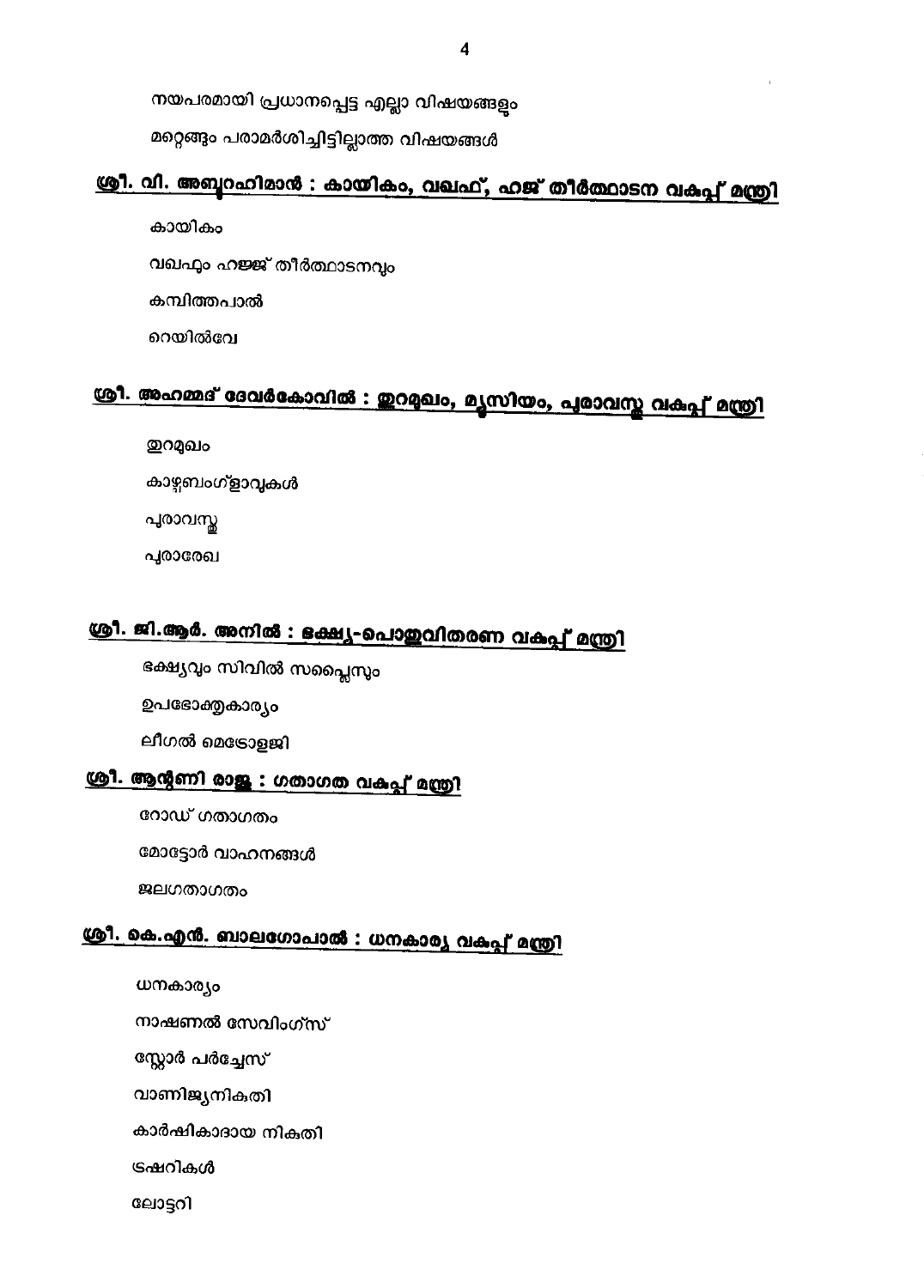പഞ്ചായത്തുകളും മുനിസിപ്പാലിറ്റികളും കോർപ്പറേഷനുകളും ഗ്രാമവികസനം ടൗൺ പ്ലാനിംഗ് പ്രാദേശിക വികസന അതോറിറ്റികൾ കില എക്ലൈസ്

## ശ്രീ. എം. വി. ഗോവിന്ദർ മാസ്റ്റർ : തദ്ദേശസ്വയംഭരണം, ഗ്രാമവികസനം, <u>എക്ലൈസ് വകപ്പ് മന്ത്രി</u>

മൃഗശാലകൾ വെറ്ററിനറി ആന്റ് അനിമൽ സയൻസസ് സർവ്വകലാശാല

ക്ഷീരവികസനം, ക്ഷീരസഹകരണ സ്ഥാപനങ്ങൾ

മൃഗസംരക്ഷണം

## ശ്രീമതി ജെ. ചിഞ്ചുറാണി : മൃഗസംരക്ഷണ-ക്ഷീരവികസന വകപ്പ് മന്ത്രി

അസാപ് (ASAP) സാമൃഹ്യനീതി

എൻ.സി.സി.

പ്രവേശന പരീക്ഷകൾ

സർവകലാശാലകൾ ഒഴികെ)

സാങ്കേതിക വിദ്യാഭ്യാസം സർവകലാശാലകൾ (കാർഷിക, വെറ്ററിനറി, ഫിഷറീസ്, മെഡിക്കൽ, ഡിജിറ്റൽ

കോളേജ് വിദ്യാഭ്യാസം

## ഡോ. ആർ. ബിന്ദു : ഉന്നത വിദ്യാഭ്യാസ-സാമൂഹ്യനീതി വകപ്പ് മന്ത്രി

സ്റ്റേറ്റ് ഓഡിറ്റ് കേരള സ്റ്റേറ്റ് ഫിനാൻഷ്യൽ എന്റർപ്രൈസസ് സ്റ്റേറ്റ് ഇൻഷ്യറൻസ് കേരള ഫിനാൻഷ്യൽ കോർപ്പറേഷൻ സ്റ്റാമ്പ് ആന്റ് സ്റ്റാമ്പ് ഡ്യൂട്ടി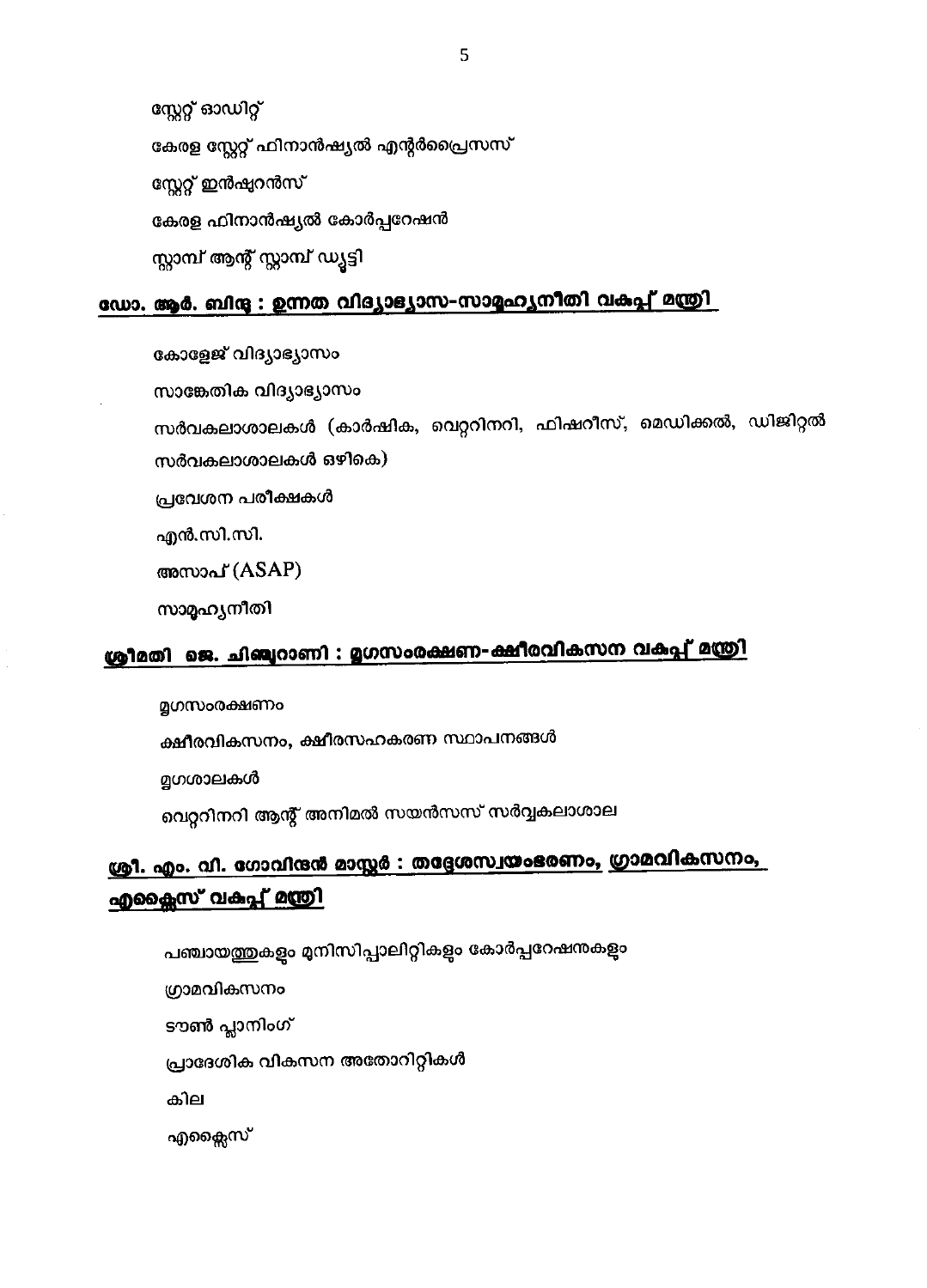### ശ്രീ. കെ. കൃഷ്ണൻകട്ടി : വൈദ്യതി വകപ്പ് മന്ത്രി

വിദൃച്ഛക്കി

അനെർട്

## ശ്രീ. പി. എ. മഹമ്മദ് റിയാസ് : പൊതുമരാമത്ത്-വിനോദസഞ്ചാര വകപ്പ് മന്ത്രി

പൊതുമരാമത്ത്

വിനോദസഞ്ചാരം

### ശ്രീ. പി. പ്രസാദ് : കൃഷി വകപ്പ് മന്ത്രി

കൃഷി

സോയിൽ സർവ്വേ

സോയിൽ കൺസർവേഷൻ

കാർഷിക സർവ്വകലാശാല

വെയർഹൗസിംഗ് കോർപ്പറേഷൻ

## ശ്രീ. കെ. രാധാകൃഷ്ണൻ : പട്ടികജാതി, പട്ടികവർഗ്ഗ, പിന്നാക്ക വിഭാഗ ക്ഷേമ-ദേവസ്വം വകപ്പ് മന്ത്രി

പട്ടികജാതിക്ഷേമം

പട്ടികവർഗ്ഗക്ഷേമം

പിന്നാക്കസമുദായക്ഷേമം

ദേവസ്വം

പാർലമെന്ററികാര്യം

## ശ്രീ. കെ. രാജൻ : റവന്യൂ-ഭവനനിർമ്മാണ വകപ്പ് മന്ത്രി

ലാന്റ് റവന്യ

സർവ്വേയും ലാന്റ് റെക്കോർഡ്സും

ലാന്റ് റിഫോംസ്

ഭവനനിർമ്മാണം

## <u>ശ്രീ. പി. രാജീവ് : നിയമം, വൃവസായം, കയർ വകപ്പ് മന്ത്രി</u>

നിയമം

വ്യവസായം (സഹകരണ വ്യവസായ സ്ഥാപനങ്ങൾ ഉൾപ്പെടെ)

വാണിജ്യം

മൈനിംഗ് ആന്റ് ജിയോളജി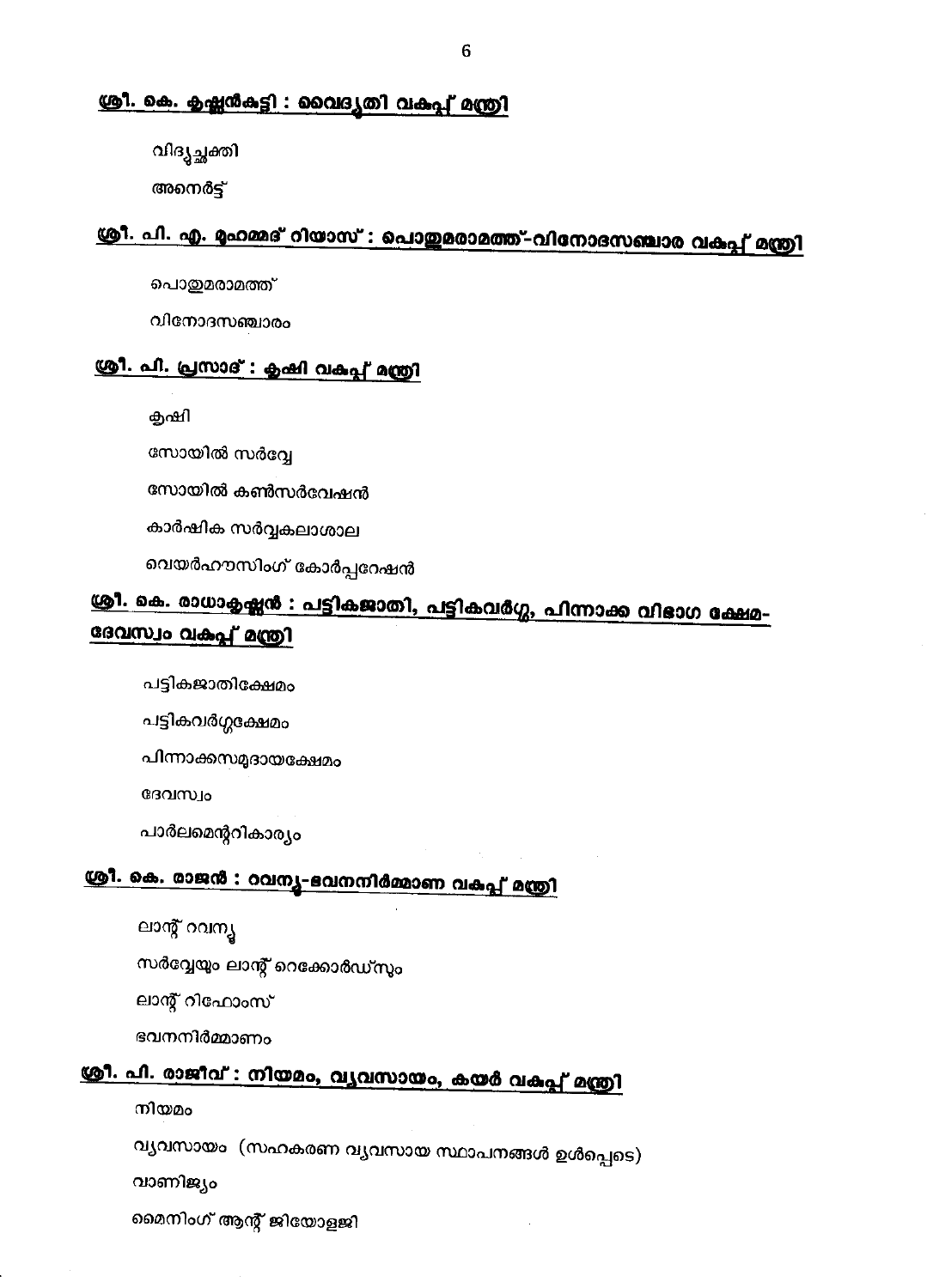കേരള സ്റ്റേറ്റ് ഫിലിം ഡെവലപ്പ്മെന്റ് കോർപ്പറേഷൻ കേരള ചലച്ചിത്ര അക്കാദമി കേരള സംസ്ഥാന സാംസ്കാരിക പ്രവർത്തക ക്ഷേമനിധി ബോർഡ് യുവജനകാര്യം

### ശ്രീ. എ. കെ. ശശീന്ദ്രൻ : വനം-വന്യജീവി വകപ്പ് മന്ത്രി

വനം

വന്യജീവി സംരക്ഷണം

## ശ്രീ. വി. ശിവൻകട്ടി : പൊഇവിദ്യാഭ്യാസ-തൊഴിൽ വകപ്പ് മന്ത്രി

പൊഇവിദ്യാഭ്യാസം സാക്ഷരതാ മിഷൻ തൊഴിൽ

തൊഴിലും പരിശീലനവും

### ശ്രീ. സജി ചെറിയാൻ : മത്സ്യബന്ധനം,സാംസ്കാരികം,യുവജനക്ഷേമ വകുപ്പ് മന്ത്രി

കമാൻഡ് ഏരിയ ഡെവലപ്പ്മെന്റ് അതോറിറ്റി ഭ്രജല വകപ്പ് ശുദ്ധജലവിതരണവും ശുചീകരണവും

#### ശ്രീ. റോഷി അഗസ്റ്റിൻ : ജലവിഭവ വകപ്പ് മന്ത്രി

ജലസേചനം

മത്സ്യബന്ധനം

സാംസ്കാരികം

ഹാർബർ എഞ്ചിനീയറിംഗ്

ഫിഷറീസ് സർവകലാശാല

കൈത്തറിയും ടെക്സ്റ്റൈലും ഖാദി ആന്റ് വില്ലേജ് ഇൻഡസ്ലീസ് കയർ കശുവണ്ടി വ്യവസായം പ്ലാന്റേഷൻ ഡയറക്ടറേറ്റ്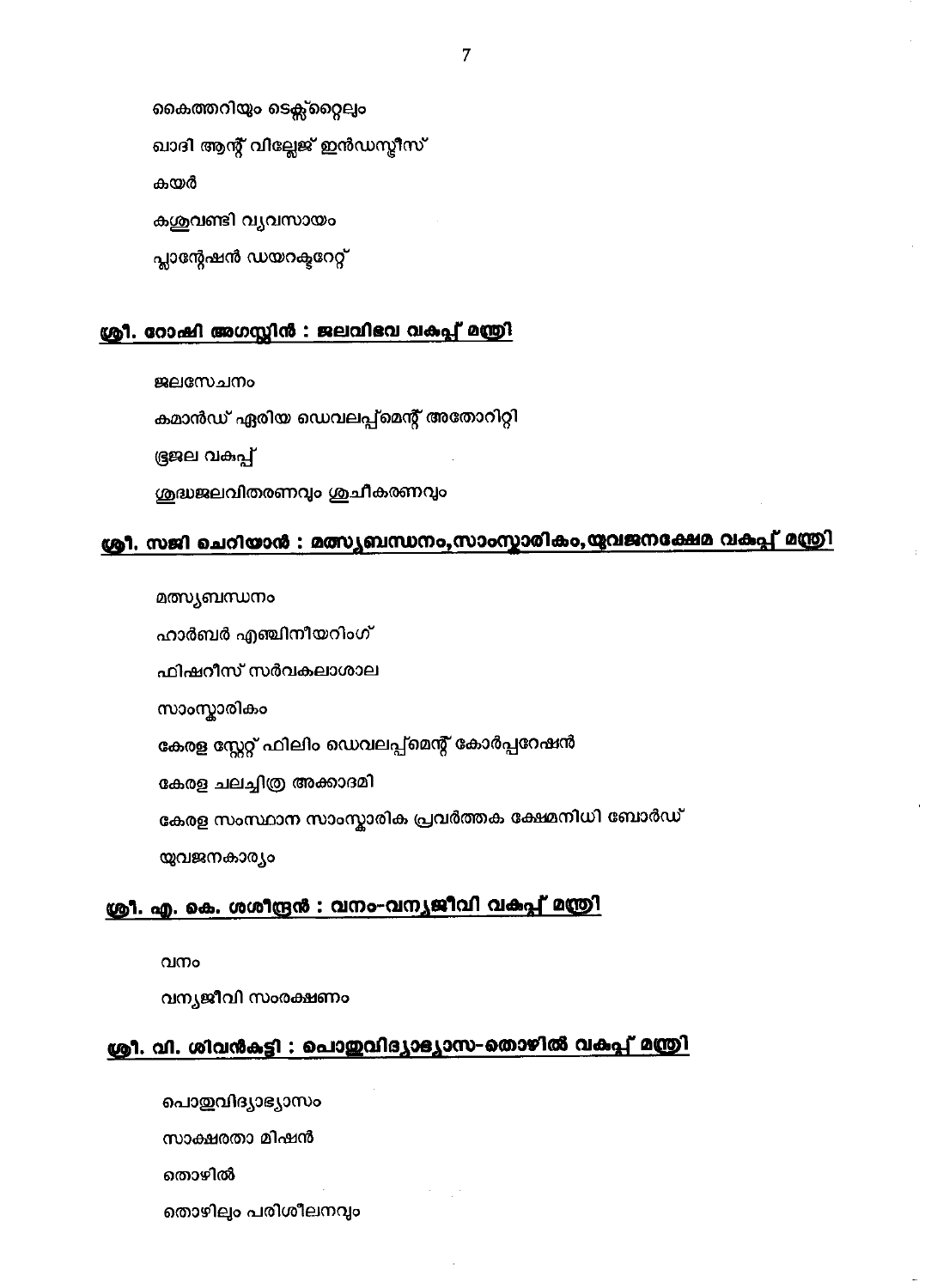8

നൈപ്പണ്യം

പുനരധിവാസം

ഫാക്സറീസ് ആന്റ് ബോയിലേഴ്ച്

ഇൻഷ്വറൻസ് മെഡിക്കൽ സർവ്വീസ്

ഇൻഡസ്ലിയൽ ട്രിബ്യൂണൽസ്

ലേബർ കോടതികൾ

## ശ്രീ. വി.എൻ. വാസവൻ : സഹകരണ-രജിസ്ലേഷൻ വകപ്പ് മന്ത്രി

സഹകരണം

രജിസ്റ്റേഷൻ

## ശ്രീമതി വീണാ ജോർജ് : ആരോഗ്യ-വനിത-ശിശുവികസന വകപ്പ് മന്ത്രി

 $\mathcal{F}^{\mathcal{F}}_{\mathcal{F}}$  , where  $\mathcal{F}^{\mathcal{F}}_{\mathcal{F}}$ 

ആരോഗ്യം

കുടുംബക്ഷേമം

മെഡിക്കൽ വിദ്യാഭ്യാസം

മെഡിക്കൽ സർവ്വകലാശാല

ഇൻഡിജിനസ് മെഡിസിൻ

ആയുഷ്

ഡ്രഗ്സ് കൺട്രോൾ

വനിത-ശിശു ക്ഷേമം

എസ്. വി. ഉണ്ണികൃഷ്ണൻ നായർ, സെക്രട്ടറി.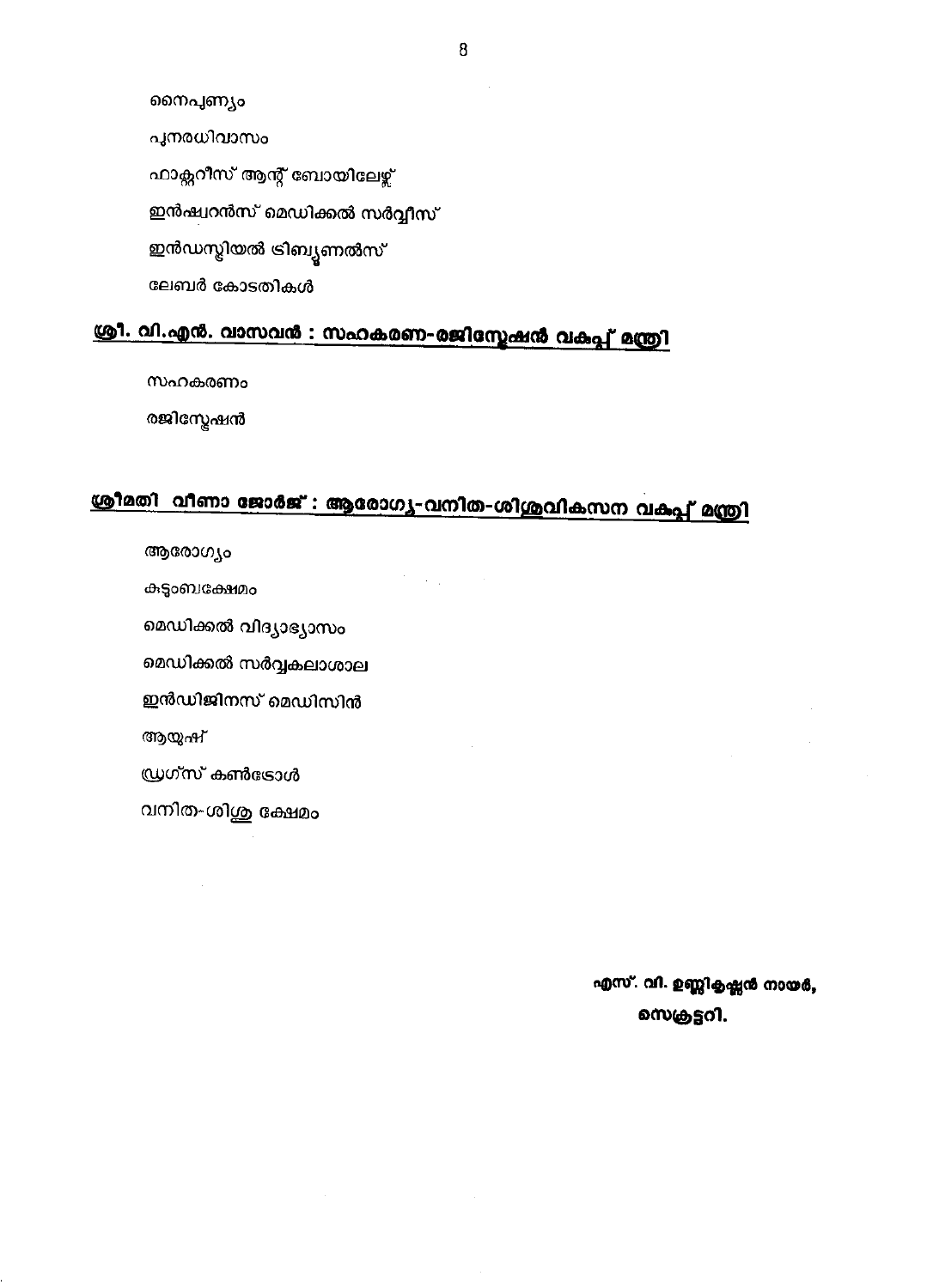

# FIFTEENTH KERALA LEGISLATIVE ASSEMBLY SECOND SESSION

ALLOTMENT OF DAYS FOR ANSWERING QUESTIONS

SECRETARIAT OF THE KERALA LEGISLATURE THIRUVANANTHAPURAM JULY 2021

 $\sim$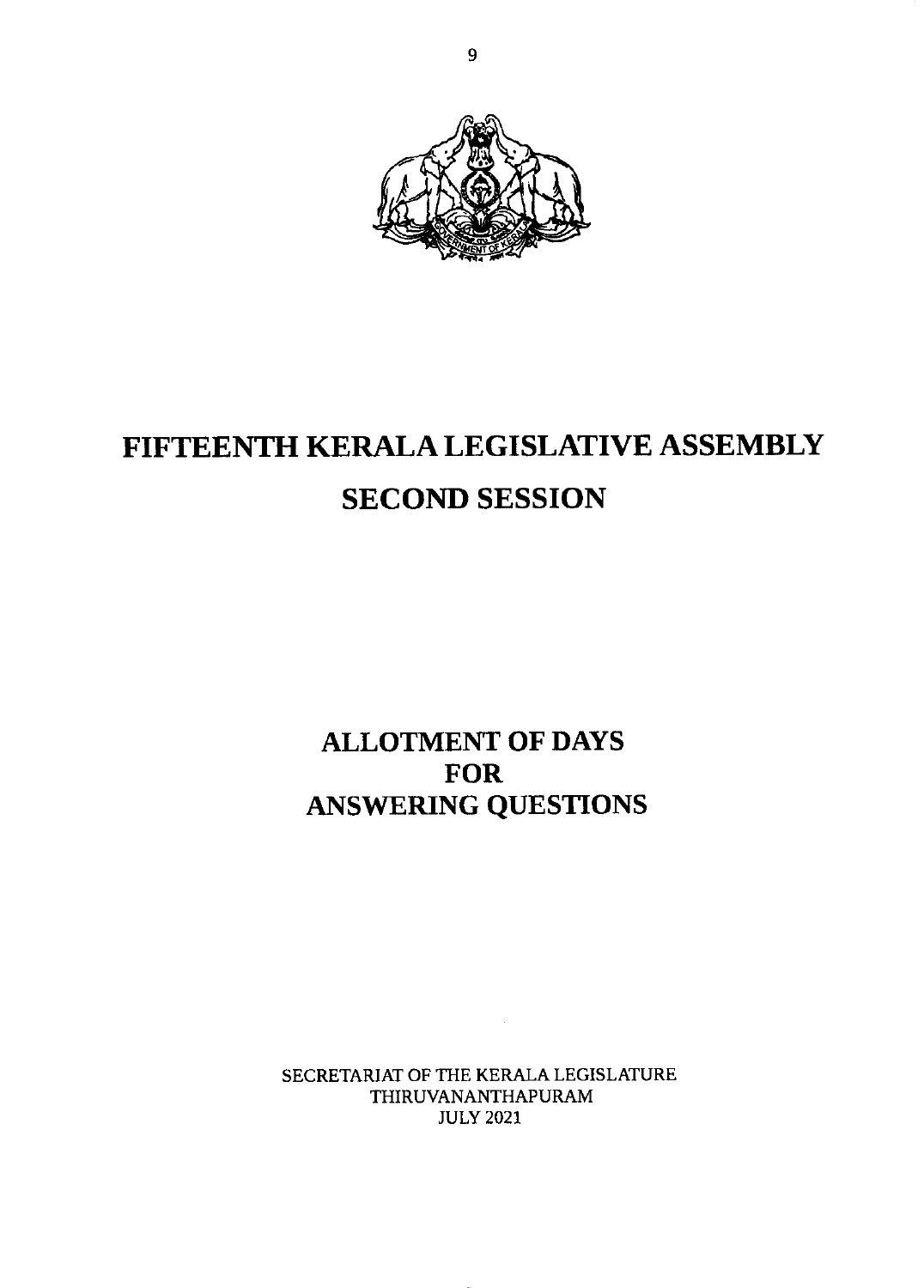### FIFTEENTH KERALA LEGISLATIVE ASSEMBLY SECOND SESSION BULLETIN - PART II 2021 JULY 15

## No:-50

The allotment of days for answering questions by the Ministers during the Second Session is given below:

| 2021 July 22, 29,<br><b>August 05, 12</b> | <b>Minister for Finance</b>                                                                      |
|-------------------------------------------|--------------------------------------------------------------------------------------------------|
|                                           | Minister for Law, Industries and Coir                                                            |
|                                           | <b>Minister for Electricity</b>                                                                  |
|                                           | Minister for Co-operation and Registration                                                       |
| 2021 July 23, 30,<br>August 06, 13        | Minister for Welfare of Scheduled Castes, Scheduled<br>Tribes and Backward Classes and Devaswoms |
|                                           | Minister for Forest and Wildlife                                                                 |
|                                           | <b>Minister for Water Resources</b>                                                              |
|                                           | Minister for Fisheries, Culture and Youth Affairs                                                |
| 2021 July 26,<br>August 02, 09, 16        | Minister for Public Works and Tourism                                                            |
|                                           | Minister for General Education and Labour                                                        |
|                                           | Minister for Revenue and Housing                                                                 |
|                                           | Minister for Ports, Museums and Archaeology                                                      |
| 2021 July 27<br>August 03, 10, 17         | Minister for Agriculture                                                                         |
|                                           | Minister for Higher Education and Social Justice                                                 |
|                                           | <b>Minister for Transport</b>                                                                    |
|                                           | Minister for Sports, Wakf and Haj Pilgrimage                                                     |
|                                           | Minister<br>for<br>Animal<br><b>Husbandry</b><br>and<br>Dairy<br>Development                     |
| 2021 July 28<br>August 04, 11, 18         | <b>Chief Minister</b>                                                                            |
|                                           | <b>Minister</b><br>for<br>Health<br>and<br>Woman<br>Child<br>and<br>Development                  |
|                                           | Minister for Food and Civil Supplies                                                             |
|                                           | Minister for Local Self Governments, Rural<br>Development and Excise                             |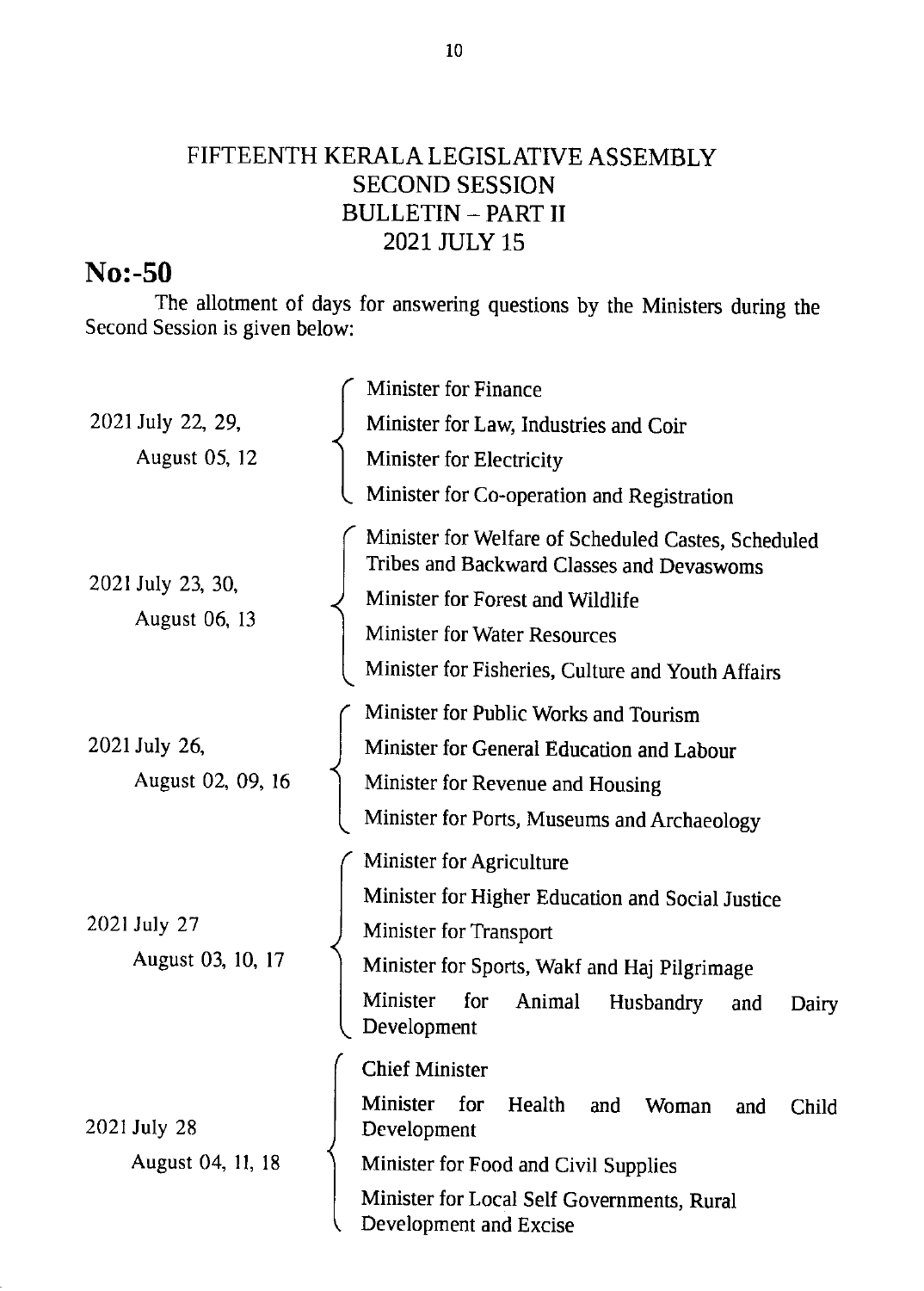#### Allotment of the Business of the Government among the Ministers

#### Shri. Pinaravi Vijayan : Chief Minister

General Administration All India Services Planning and Economic Affairs Science, Technology and Environment Pollution Control Scientific Institutes Personnel and Administrative Reforms Election Integration Information Technology Sainik Welfare Distress Relief **State Hospitality Airports** Metro Rail Inter - State River Waters Coastal Shipping and Inland Navigation Kerala State Inland Navigation Corporation Information and Public Relations Non- Resident Keralites' Affairs Home Vigilance Administration of Civil and Criminal Justice Fire and Rescue Services Prisons Printing and Stationery Welfare of Minorities All important policy matters Subjects not mentioned elsewhere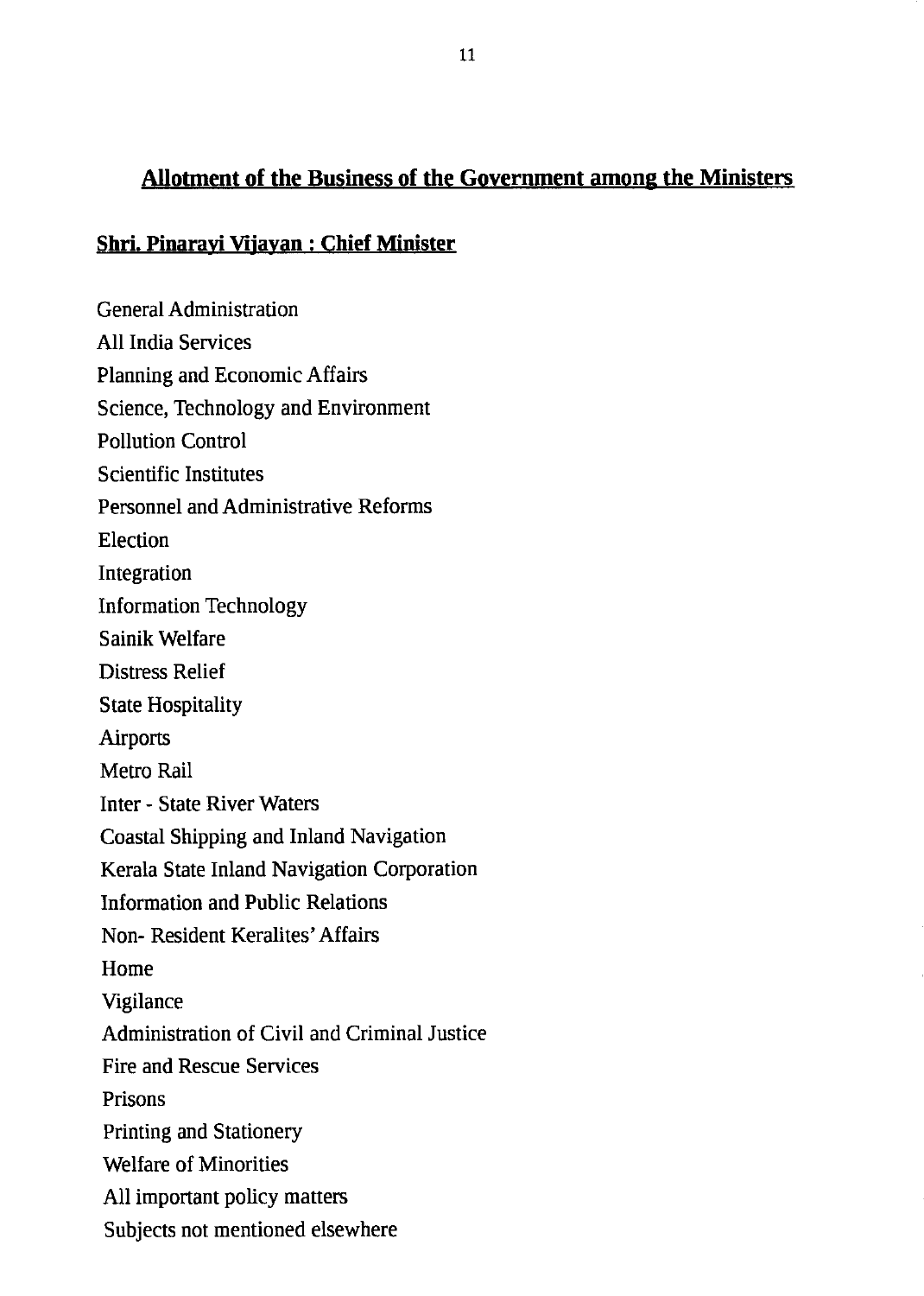### Shri. V. Abdurahiman : Minister for Sports, Wakf and Haj Pilgrimage

Sports Wakf and Hajj Pilgrimage Posts & Telegraphs Railways

### <u>ammad Devarkovil : Minister</u>

Ports Museums Archaeology Archives

### Shri. G. R. Anil: Minister for Food and Civil Supplies

Food and Civil Supplies Consumer Affairs Legal Metrology

#### Shri. Antony Raju : Minister for Transport

Road Transport Motor Vehicles Water Transport

#### Shri. K. N. Balagopal: Minister for Finance

Finance National Savings Stores Purchase Commercial Taxes, Agricultural Income Tax **Treasuries**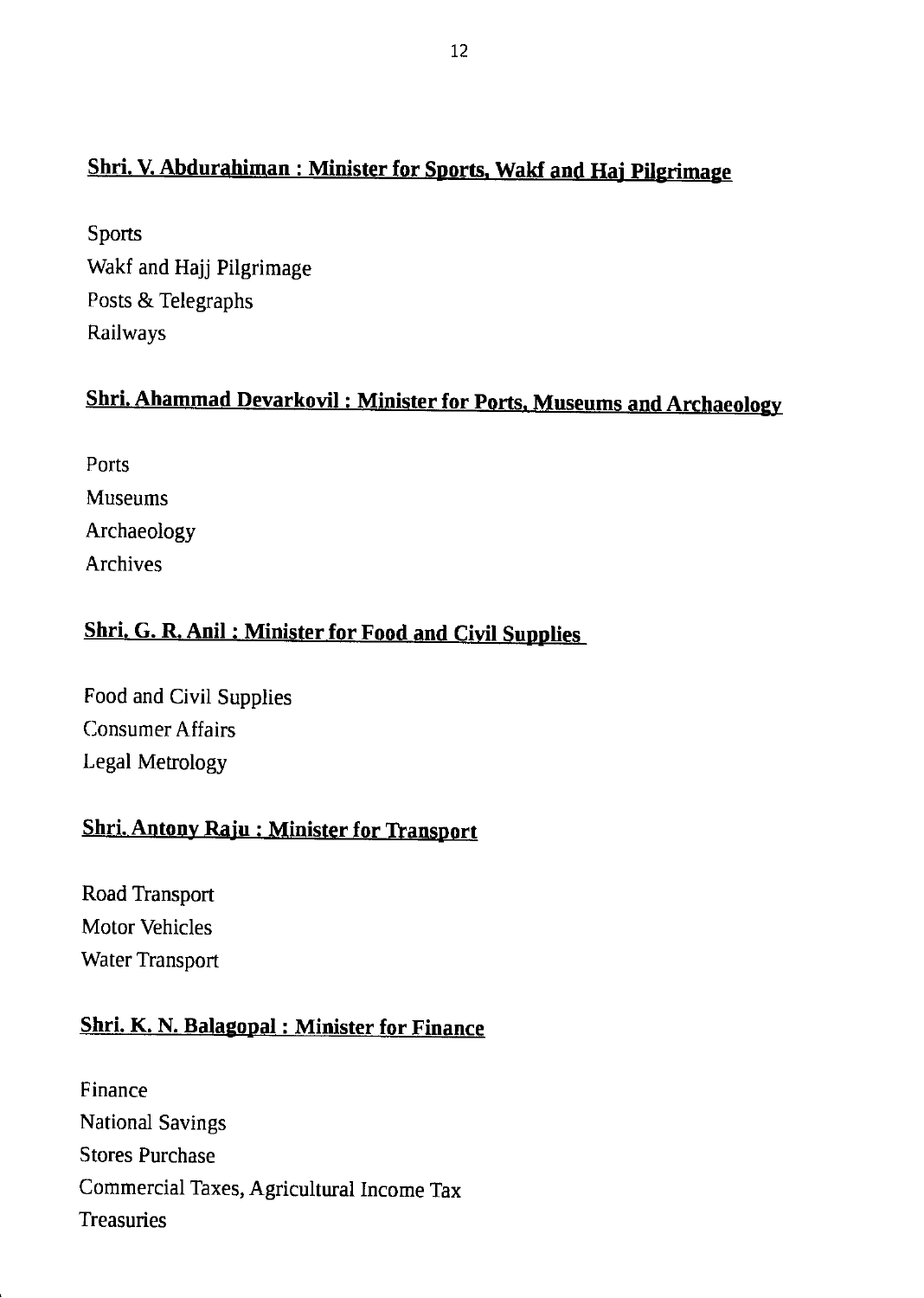Lotteries **State Audit** Kerala State Financial Enterprises State Insurance Kerala Financial Corporation Stamps and Stamp Duties

#### Dr. R. Bindu : Minister for Higher Education and Social Justice

Collegiate Education Technical Education Universities (Except Agriculture, Veterinary, Fisheries, Medical and Digital Universities) Entrance Examinations National Cadet Corps Additional Skill Acquisition Programme (ASAP) Social Justice

#### Smt. J. Chinchurani : Minister for Animal Husbandry and Dairy Development

Animal Husbandry Dairy Development, Milk Co-operatives Zoos Kerala Veterinary & Animal Sciences University

### Shri. M. V. Govindan Master : Minister for Local Self Governments, Rural Development and Excise

Local Self Governments - Panchayats, Municipalities and Corporations Rural Development Town Planning Regional Development Authorities KILA Excise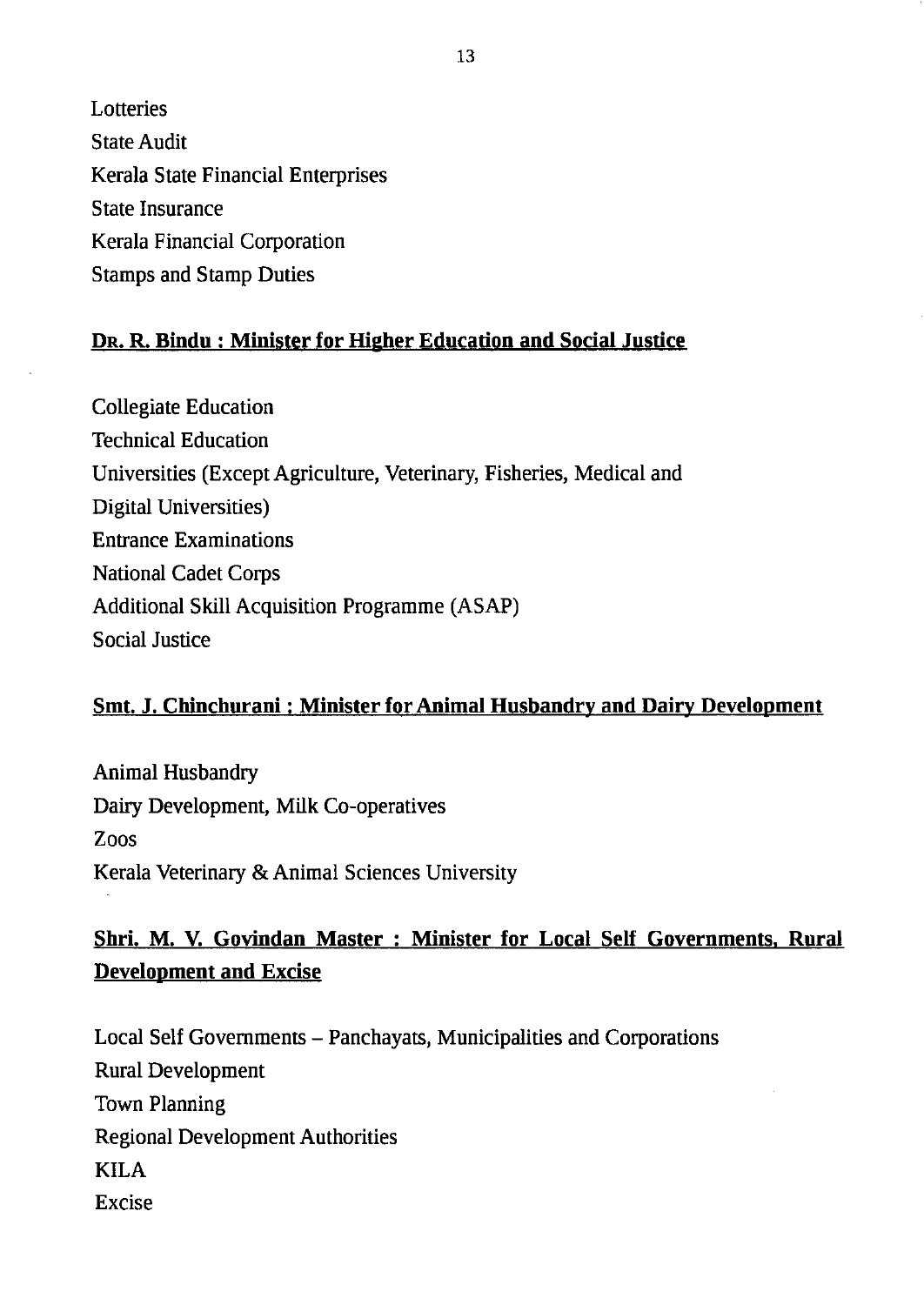#### Shri. K. Krishnankutty: Minister for Electricity

**Electricity** ANERT

### Shri. P. A. Mohamed Riyas : Minister for public Works and Tburism

Public Works Department 'lourism

#### Shri. P. Prasad: Minister for Agriculture

**Agriculture** Soil Survey & Soil Conservation Kerala Agriculture University Warehousing Corporation

## shri. K. Radhakrishnan : Minister for welfare of Scheduled castes. scheduled **Tribes and Backward Classes and Devaswoms**

Welfare of Scheduled Castes, Scheduled Tribes and Backward Classes Devaswoms Parliamentary Affairs

#### Shri. K. Rajan : Minister for Revenue and Housing

Land Revenue Survey and Land Records Land Reforms Housing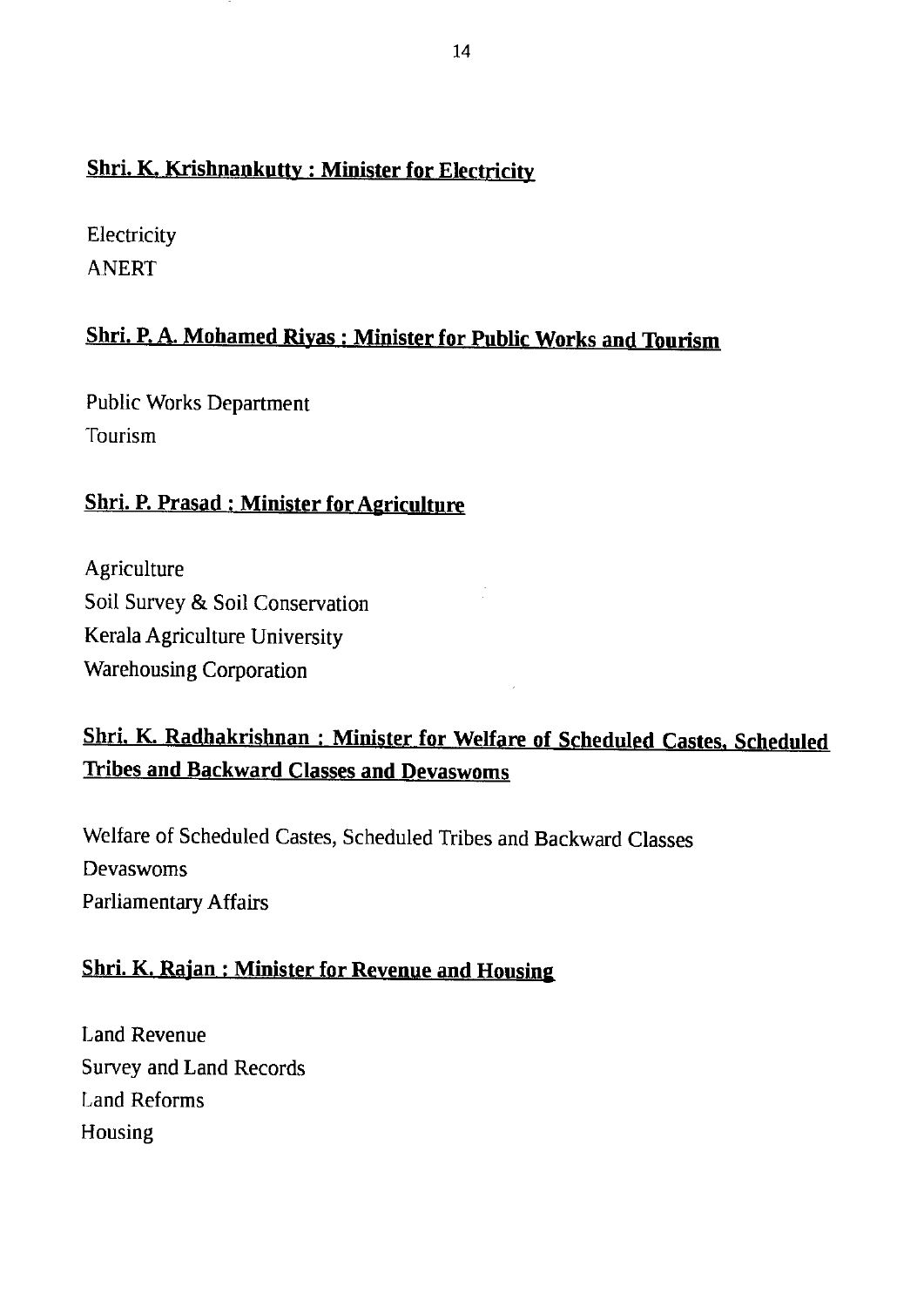#### Shri. P. Rajeeve: Minister for Law, Industries and Coir

Law Industries (Including Industrial co-operatives) Commerce Mining and Geology Handlooms and Textiles Khadi and Village Industries Coir Cashew Industry Plantation Directorate

#### Shri. Roshy Augustine : Minister for Water Resources

Irrigation Command Area Development Authority Ground Water Department Water Supply and Sanitation

#### Shri. Saji Cherian : Minister for Fisheries. Culture and Youth Alfairs

Fisheries Harbour Engineering Fisheries University **Culture** Kerala State Film Development Corporation Kerala State Chalachitra Academy Kerala State Cultural Activiss Welfare Fund Board Youth Affairs

#### Shri. A. K. Saseendran: Minister for Forest and Wildlife

Forests Wild Life Protection